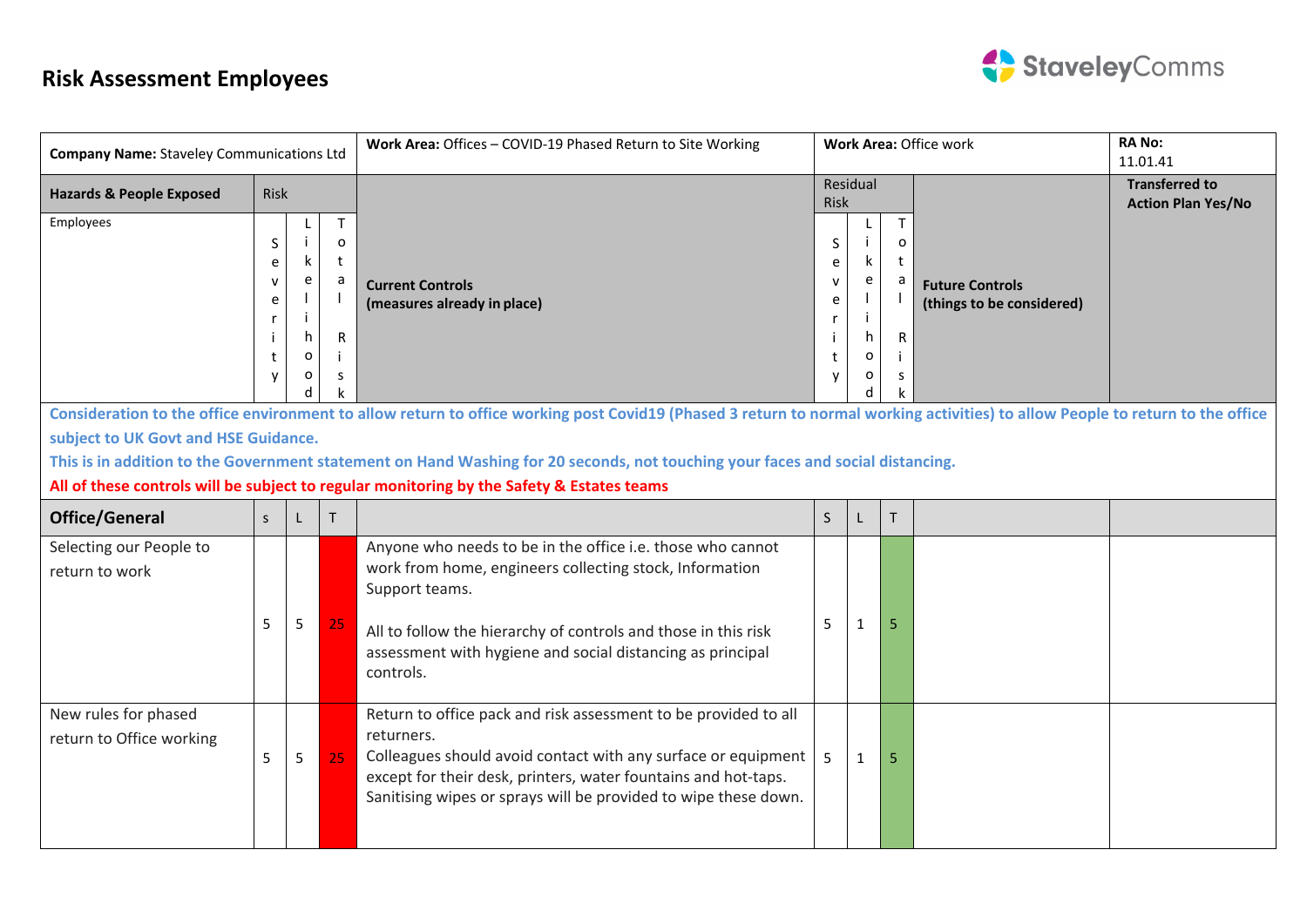

|                                                                                            |   |   |    | Fridges, kettles, vending machines, coat stands, microwaves<br>etc will not be available to use.<br>Regular monitoring by Directors and Managers<br>Risk assessment details/uploaded to Microsoft Teams.                                                                                                                                                                                                                                                                                                                 |   |              |    |  |
|--------------------------------------------------------------------------------------------|---|---|----|--------------------------------------------------------------------------------------------------------------------------------------------------------------------------------------------------------------------------------------------------------------------------------------------------------------------------------------------------------------------------------------------------------------------------------------------------------------------------------------------------------------------------|---|--------------|----|--|
| <b>Travel around offices</b>                                                               | 5 | 5 | 25 | Stop people passing in corridors, on stairs and other pinch<br>points in the buildings by using one person per area and<br>queuing system as per signage.<br>No cross-site movement between buildings on the business<br>park.<br>Signage, cordon tape, tape to mark floor to indicate queuing<br>system.<br>Markers on the floor at entrances and in common areas with 2<br>metre spacing.<br>Hand sanitisers throughout sites.<br>Manager's guide and FAQs for all staff.<br>Regular monitoring by Directors/managers. | 5 | 1            | 5  |  |
| Each employee will be<br>assigned a marked desk.<br>All other desks must be<br>left empty. | 5 | 5 | 25 | Measurements between desks.<br>No hot desking allowed.<br>Adhering to the 2 metre gap at all times including walking past<br>people who are seated or on the same bank of desks.<br>Seating plan in place.                                                                                                                                                                                                                                                                                                               | 5 | 1            | 5  |  |
| Desks must be 2m apart                                                                     | 5 | 5 | 25 | Desks for use have been designated and marked on plan and<br>are numbered.<br>Seating plan in place<br>Managers guide                                                                                                                                                                                                                                                                                                                                                                                                    | 5 | 1            | 5  |  |
| <b>Shift Patterns</b>                                                                      | 5 | 5 | 25 | Demarcations for 2m distancing outside offices as start times.<br>Staggering in place at commencement of the change until<br>people are fully aware of the entry controls.<br>Floor markings outside buildings to show 2m distancing                                                                                                                                                                                                                                                                                     | 5 | $\mathbf{1}$ | -5 |  |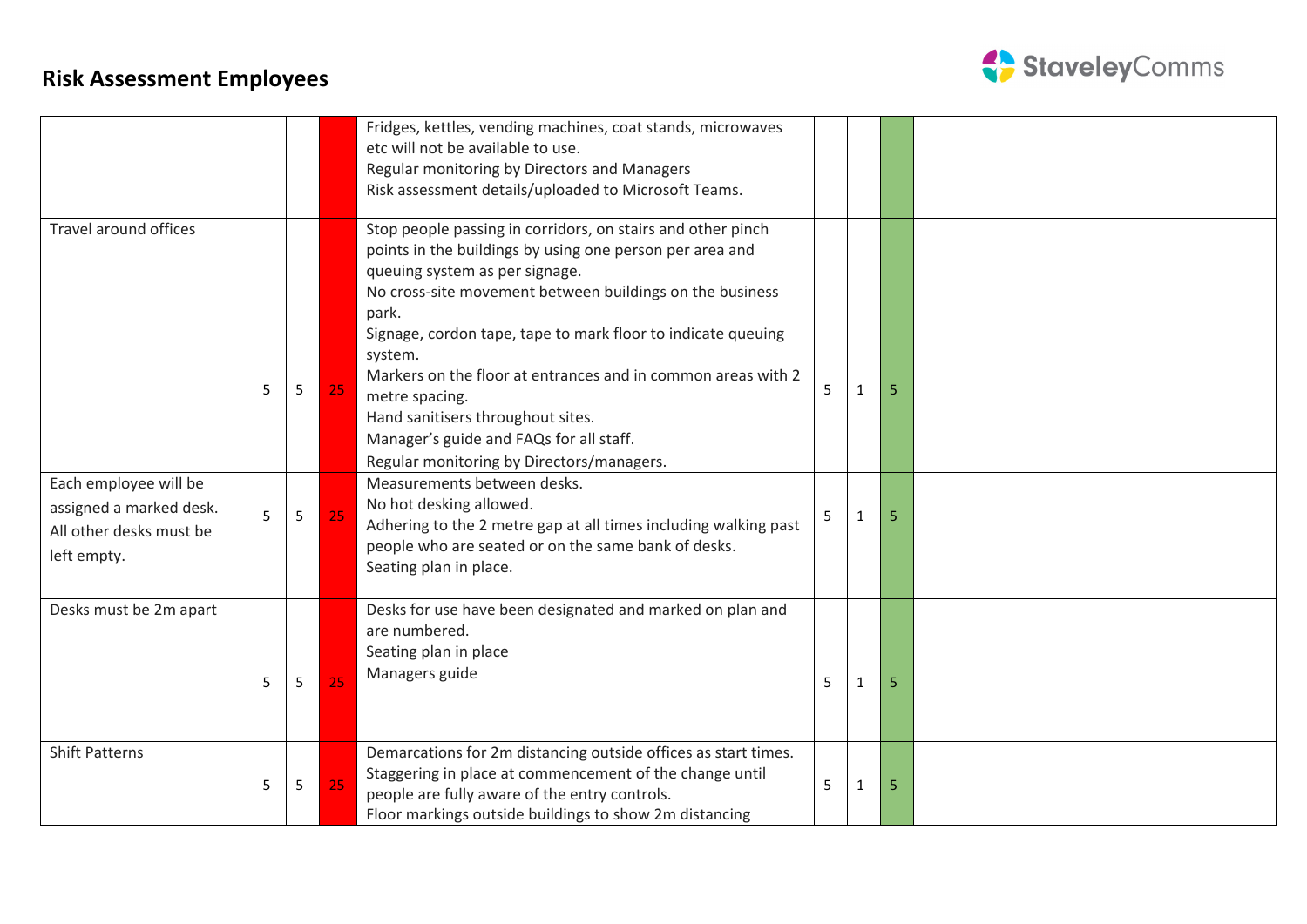

| Seats/desks/Keyboard<br>cleaning regime     | 5 | 5 | 25 | All workstations will be cleaned as part of daily regime.<br>Safe System of Work and Risk Assessment in place.<br>Personal keyboard, monitor and mouse issued - to be cleaned<br>daily by user before shift begins and after shift ends.<br>Seating plan in place. No hot desking.                                                                                                                                                                                                       | 5 | 1 | 5  | Evidence of pre and post COVID cleaning<br>regime to evidence the increase. |
|---------------------------------------------|---|---|----|------------------------------------------------------------------------------------------------------------------------------------------------------------------------------------------------------------------------------------------------------------------------------------------------------------------------------------------------------------------------------------------------------------------------------------------------------------------------------------------|---|---|----|-----------------------------------------------------------------------------|
| Lift usage restricted to one<br>person      | 5 | 5 | 25 | No lifts to be used unless there is a medical need.<br>Signage (1 person per lift only.)                                                                                                                                                                                                                                                                                                                                                                                                 | 5 | 1 | 5  |                                                                             |
| PPE usage<br>Use of masks<br>Use of Gloves  | 5 | 5 | 25 | Not required - primary controls hygiene and social distancing -<br>2 metres between people when walking, standing or sitting is<br>mandatory.<br>Employees may choose to wear face coverings by choice. They<br>Should keep them clean and dispose of them at home only.                                                                                                                                                                                                                 | 5 |   | 5. |                                                                             |
| Canteen/Breakout/Rest<br>areas/Kitchenettes | 5 | 5 | 25 | No canteen service at Café on the Quay is available.<br>Use of cold water machines and hot zip taps are allowed.<br>Fridges, kettles, vending machines, coat stands, microwaves<br>etc will not be available to use.<br>Staggering breaks where possible<br>Utilise outside areas where possible. Benches have been<br>provided.<br>Workers to bring their own food and remain on site until their<br>shift/work day ends.<br>No communal food - bringing in cakes, biscuits, pizza etc. |   |   | 5  |                                                                             |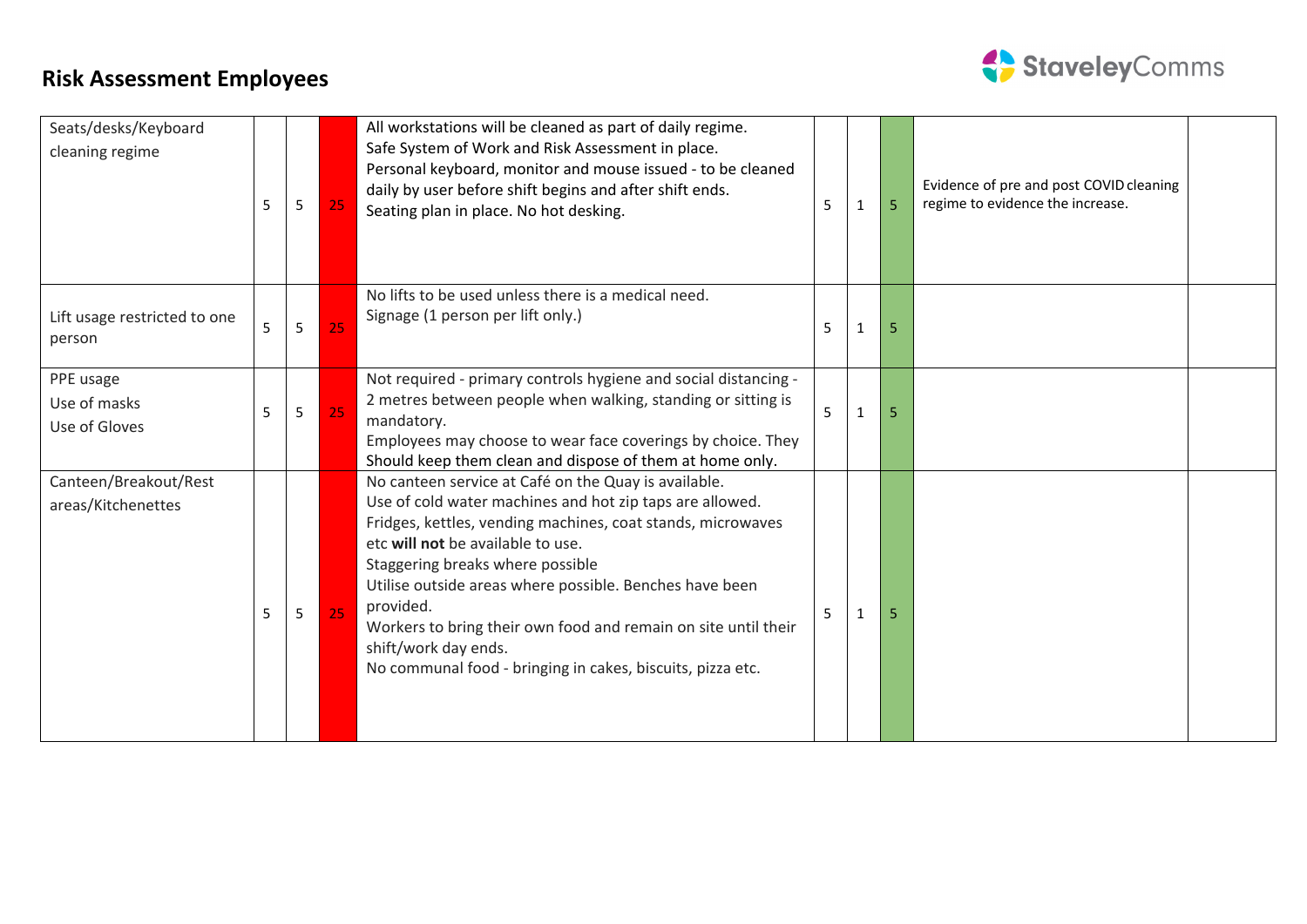

| Toilets                | 5 | 5 | 25 | Lock/occupied sign to be displayed on outer door<br>If the WC is occupied or they encounter another user exiting;<br>then they should withdraw 2m and wait until it's clear.<br>Only one person allowed in at any one time.<br>All WC's are subject to a more frequent cleaning regime<br>Hand washing facilities to be used regularly to clean hands | 5  |   | 5 |  |
|------------------------|---|---|----|-------------------------------------------------------------------------------------------------------------------------------------------------------------------------------------------------------------------------------------------------------------------------------------------------------------------------------------------------------|----|---|---|--|
| First aid requirements | 5 | 5 | 25 | Dynamic risk assessment to be completed by a manager or<br>member of Safety team.<br>Wash hands after any first aid treatment.<br>If Covid19 suspected then maintain 2m distancing and request<br>employee to wait outside the building.<br>Deep clean of areas if required.                                                                          | 5  | 1 | 5 |  |
| <b>Fire</b>            |   |   |    | In case of emergency please use nearest exit - trying to<br>keep the 2m distance if possible<br>Muster point attendance - keep the 2m distance if<br>possible Wash hands upon re-entry to building                                                                                                                                                    | Б. |   |   |  |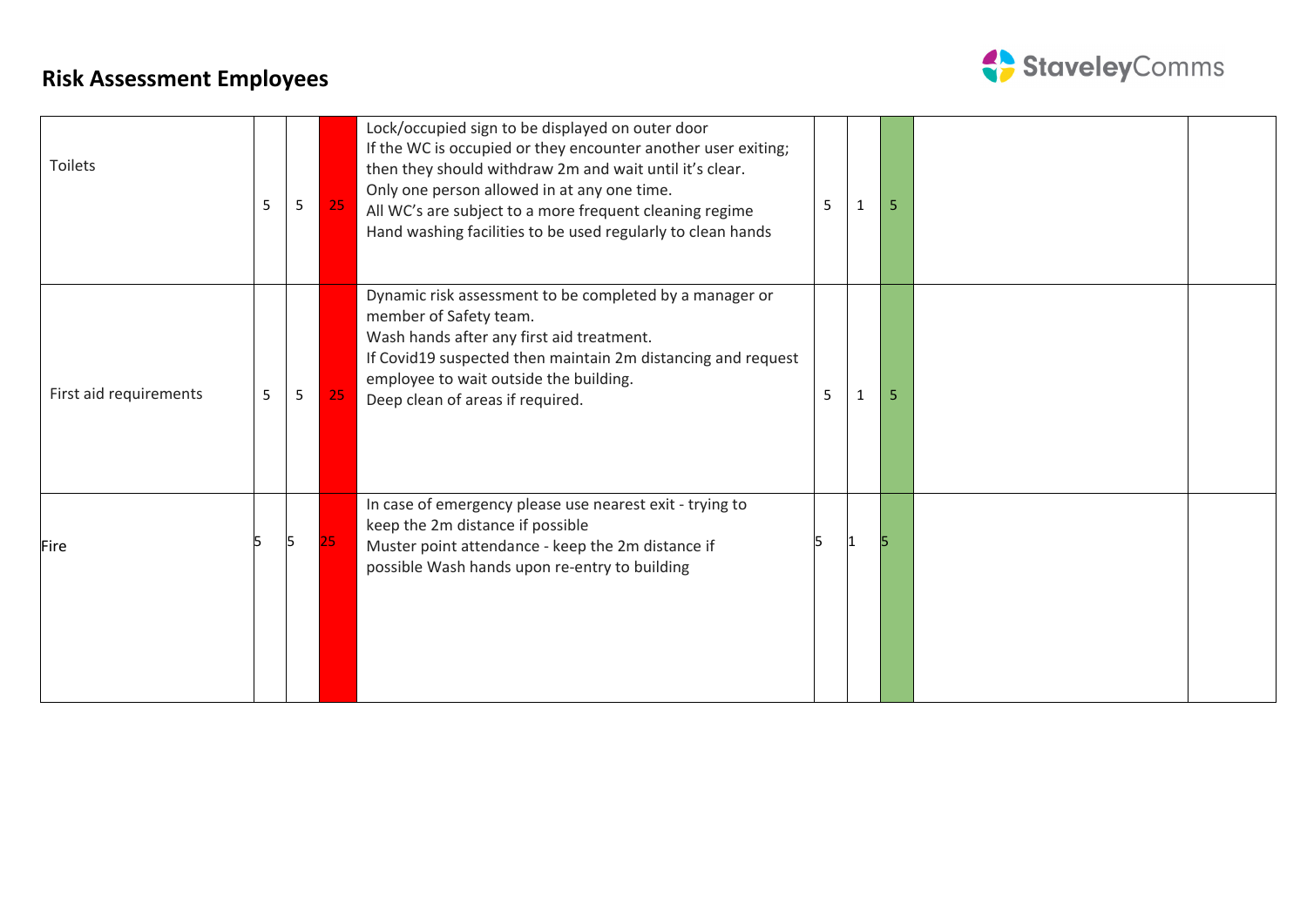

| Communal use<br>Equipment/Areas | 15 | 25  | Use of wipes/sprays to cleanse after use of printers,<br>scanners, etc.<br>Good general hygiene measures<br>Posters on walls and desks for which desks can't be used<br>Use Microsoft Teams rather than face to face meetings<br>Minimise touching of equipment. Wipe before and after<br>use<br>Mark other communal use equipment as 'not for use' |  |  |  |
|---------------------------------|----|-----|-----------------------------------------------------------------------------------------------------------------------------------------------------------------------------------------------------------------------------------------------------------------------------------------------------------------------------------------------------|--|--|--|
| <b>Meeting Rooms</b>            | 15 | 25. | Use of Microsoft Teams to prevent face to face meetings<br>Meeting rooms to be used by one person at a time only<br>Wipe down of desks and handles before and after use                                                                                                                                                                             |  |  |  |
| Desk Space/Equipment            | 15 | 25  | Designated desks for single use. Desk plan set out with<br>numbered desks.<br>People to use their own stationary equipment and secure<br>away at the end of the working day so nobody else can use<br>Wiping down of desk at the start and end of day No hot<br>desking                                                                             |  |  |  |